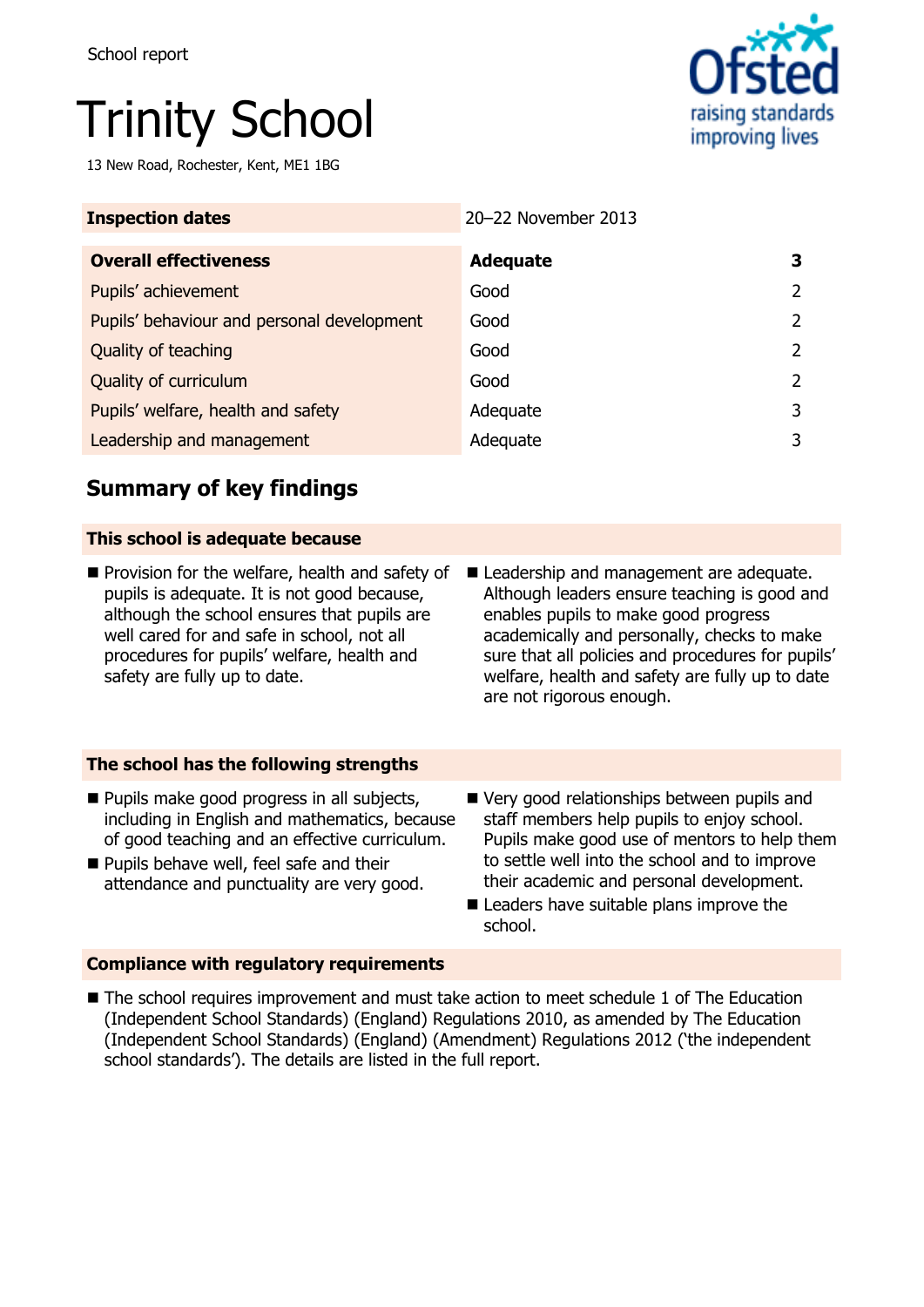## **Information about this inspection**

- This inspection was carried out with a day's notice. The inspectors observed 17 lessons taught by 12 different teachers, looked at pupils' work and spoke with pupils. Two lessons were observed jointly with the headteacher. Discussions were held with leaders and managers and staff members.
- Inspectors looked at the school's documentation including schemes of work, teachers' planning, records of pupils' progress, monitoring reports of teaching and learning, records of lesson observations, and staff training records.
- Inspectors took account of 22 questionnaire responses from staff, and the views of 11 parents and carers who responded to Parent View (the online questionnaire) and as expressed by three parents and carers during discussion.

## **Inspection team**

John Gush, Lead inspector **Additional Inspector** 

Rory O'Doherty **Additional Inspector** Additional Inspector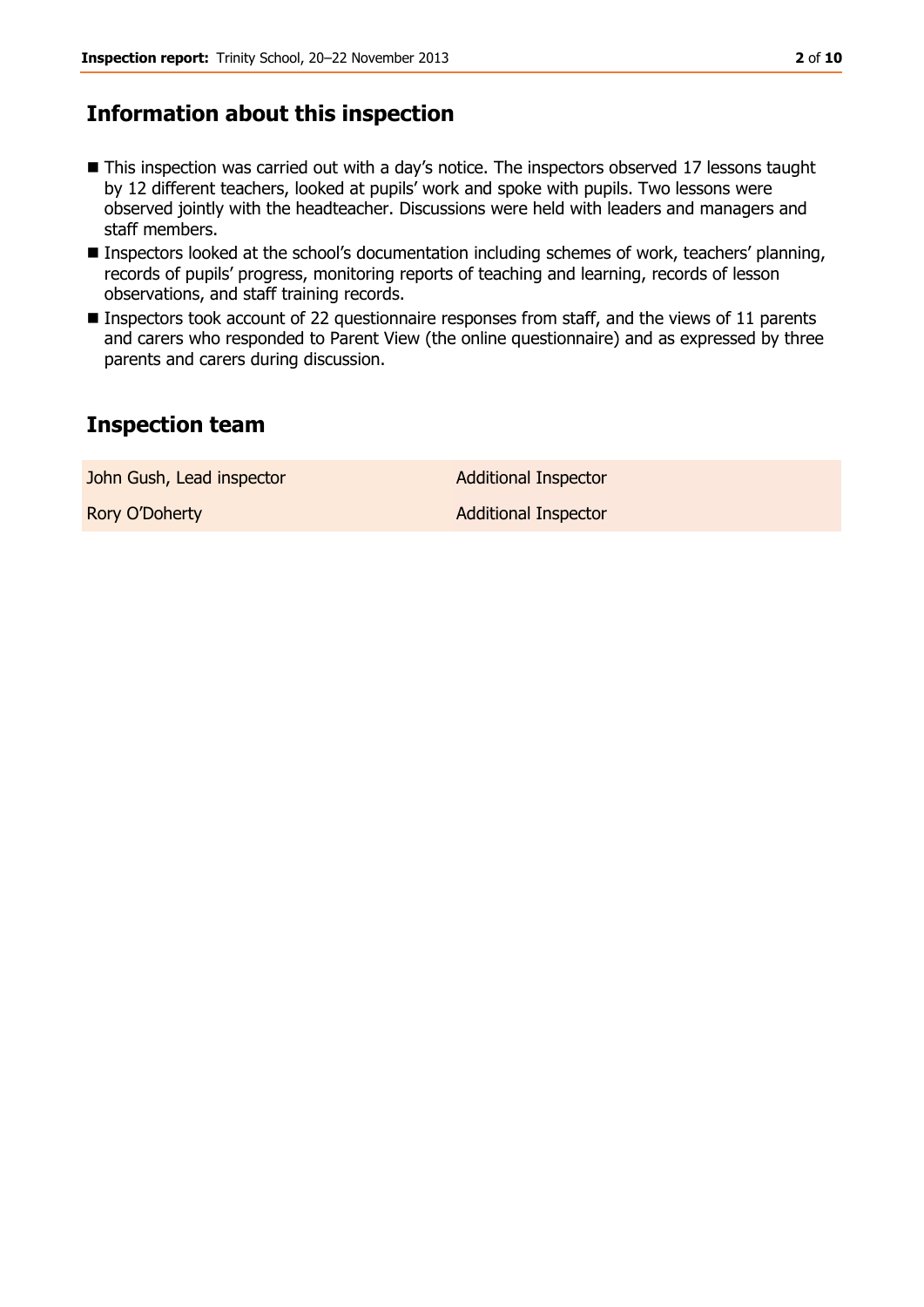# **Full report**

## **Information about this school**

- Trinity School is a special school for boys and girls with dyslexia, dyspraxia, and language and communication difficulties as well as those with additional learning difficulties, such as autistic spectrum conditions and Asperger's Syndrome.
- The school occupies two Georgian houses close to the centre of Rochester in Kent.
- The school is registered for male and female pupils ages between six and 18 years of age and there are currently 64 pupils on roll. All but five of the pupils have a statement of special educational needs and they are funded by their local authority. Two pupils are in the care of their local authority.
- The school makes use of alternative provision to deliver physical education and games.
- The headteacher joined the school in September 2013.
- $\blacksquare$  The school's motto is 'Confidence to learn for life', and its aim is to provide high-quality specialist provision in a calm, caring and supportive environment.
- The school was last inspected in September 2010.

## **What does the school need to do to improve further?**

- **Improve aspects of leadership and management especially so teachers are better able to help all** pupils achieve their best by:
	- ensuring pupils always know what is expected of them and are appropriately challenged in all lessons
	- ensuring learning targets for literacy and numeracy for pupils in Key Stages 4 and 5 are challenging and precise and fully reflect pupils' academic abilities and aspirations
	- improving systems for tracking pupils' individual achievements over time so that all opportunities are taken to enable them to increase their progress
	- developing the provision for post-16 pupils to better prepare them for adult life, particularly with independent living and employability skills
	- extending the provision for information and communication technology resources in  $\,$ classrooms
	- ensuring that rigorous checks are undertaken of the provision for pupils' welfare, health so that that all policies and procedures are fully up to date.
- **The school must meet the following independent school standards:**
- Ensure that suitable toilet and washing facilities are provided for the sole use of pupils (paragraph 23A(1)(a)).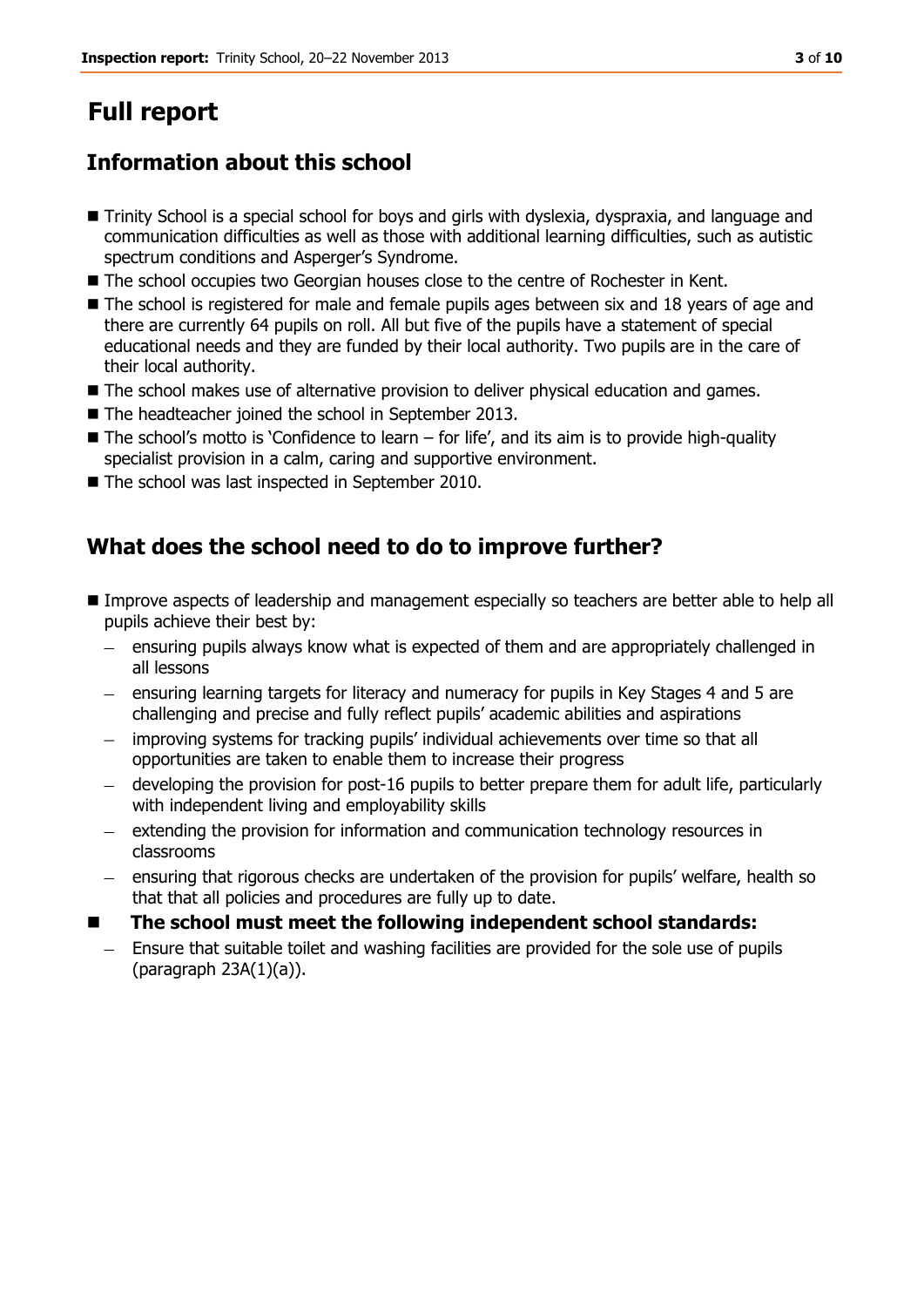## **Inspection judgements**

#### **Pupils' achievement Good**

Pupils' achievement is good because of good teaching, an effective curriculum and the valuable support for their learning and personal development from a good range of therapies. Pupils make good progress towards their targets in all subjects, including in English and mathematics. Although a large proportion of the pupils have experienced a disrupted education before coming to the school, almost all re-engage quickly with learning and make up lost ground well. With careful, wellprepared support from teachers and assistants, pupils take part actively in lessons and enjoy learning. They take pride in their work, much of which is attractively displayed in classrooms and around the school. They contribute well when presenting their newly acquired learning to others. Pupils use information and communication technology effectively to extend their learning, especially in literacy and numeracy.

During the previous year the first group of pupils to take nationally accredited qualifications, including GCSEs, achieved results that exceeded expectations in view of their starting points. All gained qualifications, including Functional Skills awards in literacy and numeracy. Those who took GCSEs achieved grades ranging from G to A in English, mathematics, science and food technology.

Post-16 pupils make suitable progress in their literacy, communication, numeracy and independent living skills. All the pupils who left school at the end of Key Stage 4 last year went on to further education or apprenticeships.

#### **Pupils' behaviour and personal development Good**

Pupils' good behaviour reflects the good progress they have made since joining the school. They behave well in lessons and around the school. They are polite and communicate well with staff and visitors. In lessons they show an interest in each other's progress and support each other well. These qualities help pupils to enjoy school and make good academic progress. Pupils say that they very much enjoy school. They demonstrate this by attending school regularly and being punctual to lessons. Many pupils comment on how much they value the opportunities they have to discuss personal issues with one of the school's mentors. These sessions help them to settle in and to concentrate on learning.

The school makes good provision for pupils' spiritual, moral, social and cultural development. All staff contribute very well to the culture of understanding and mutual respect which helps the pupils to become more self-confident and sociable. Through assemblies and daily lessons in personal, social and health education (PSHE), pupils gain a good awareness of some important features of other cultures. For example, one class recently took part in a Chinese New Year festival and many pupils join the school's visits to the Netherlands, France and Germany. These activities help pupils to develop a deeper understanding of and tolerance towards difference, which helps them to understand the importance of appropriate behaviour and relationships.

Pupils learn about British institutions and services through citizenship, humanities and English lessons. They develop their understanding of right and wrong, and learn about civil and criminal law. Many take part actively in the school council, which allows them to be involved in decisionmaking about the school. Together with the school's charity work, which builds very good relationships with the local community, such activities help pupils to develop the attitudes and skills they need to take an active part in a democratic and multicultural society. The school ensures that, when political issues are raised, balanced views are always presented. However, not enough is done to support older pupils in developing independent living and employability skills to prepare them better for when they leave school.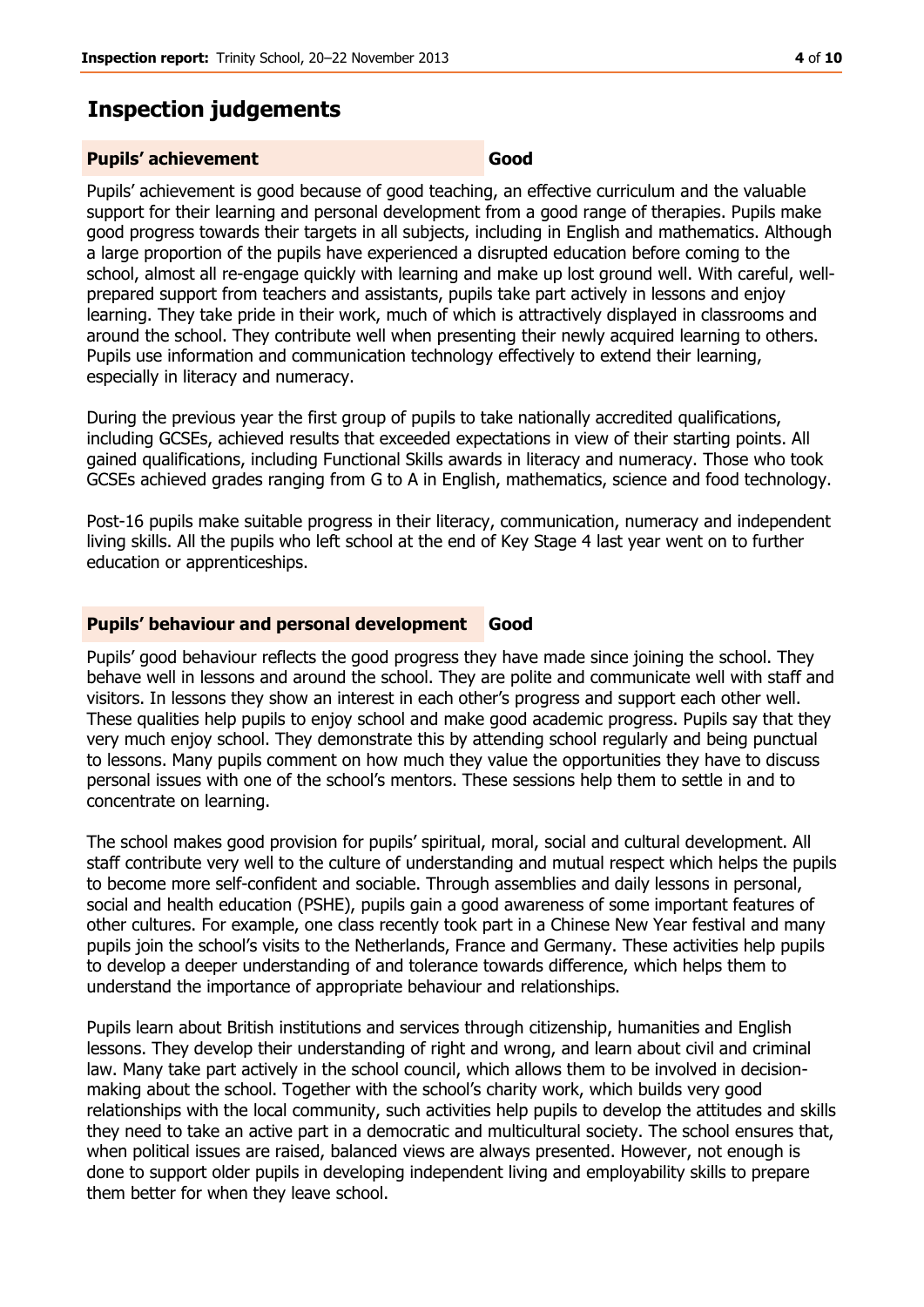#### **Quality of teaching Good**

The quality of teaching is good and enables pupils to make good progress in their academic learning and personal development. In most lessons teachers and their assistants have high expectations of what pupils can achieve. They use effective methods to help pupils overcome their particular difficulties in learning, so they can make the most of their abilities, especially in literacy and numeracy. In an outstanding science lesson, for example, pupils in Key Stage 4 were learning about fertility treatment. They undertook individual tasks based on well-presented material, and took part in small-group discussions where they shared their own ideas, and later whole-class activity and presentations. Pupils gained new knowledge about the mechanisms of fertility, considered the implications of treatment and reflected on the impact that the issue might have on their own lives.

Careful attention is paid to pupils' statements of special educational needs, and teaching ensures that requirements are fulfilled. All pupils have valuable individual education plans with targets to help them develop their learning which are derived from assessments of pupils' ability and progress. However, learning targets for literacy and numeracy are not always challenging or precise enough to fully reflect pupils' academic abilities and aspirations. This is especially the case for pupils in Key Stages 4 and 5. The school is aware that more effective checks on pupils' progress over time in different subjects would aid teachers' ability to help pupils make even more progress. The school is currently developing new software for this purpose.

Teachers make good use of their subject knowledge to enthuse and inspire pupils. While they use ICT well to stimulate learning, ICT resources, although adequate overall, are limited in some classrooms. Teachers' expertise in working with pupils with specific learning difficulties is effectively supplemented by the school's team of therapists who help staff to develop strategies that enable most pupils to re-engage well with learning. Teaching assistants provide good support both in classes and with individual pupils; their enthusiasm and the valuable relationships they develop with pupils have a very positive impact on most pupils' learning. In a small minority of teaching, pupils are not very clear about what they are expected to do and the work is not sufficiently challenging for all pupils. As a result, their progress is sometimes slower. Pupils' work is neatly presented and regularly marked. Most marking is helpful to the pupils by praising effort, reinforcing learning and giving guidance on improvement. Marking is particularly effective, especially in Key Stages 1, 2 and 3, in showing pupils what they need to do to improve and reach their targets.

#### **Quality of curriculum Good**

The curriculum is mostly good and enables pupils to make good progress. It is built around the National Curriculum subjects as well as programmes for PSHE, citizenship and religious education. New arrangements for accrediting aspects of the curriculum through the ASDAN (Award Scheme Development and Accreditation Network) framework are being piloted. The curriculum planning is good and provides a good basis for teaching and for pupils to use their developing literacy and numeracy skills across most subjects.

The curriculum addresses the learning needs of post-16 pupils and supports some development of their independent living skills as well as their communication, literacy and numeracy skills. However, the provision is not as good as it could be in developing their independent living and employability skills.

Pupils take part in a good range of physical education activities which are available through a partnership with a specialist provider. Pupils enjoy activities such as tennis, swimming and the using the trampoline and these activities have a good impact on improving their health and fitness. Regular outings, such as to museums and local places of interest, extend pupils' knowledge of their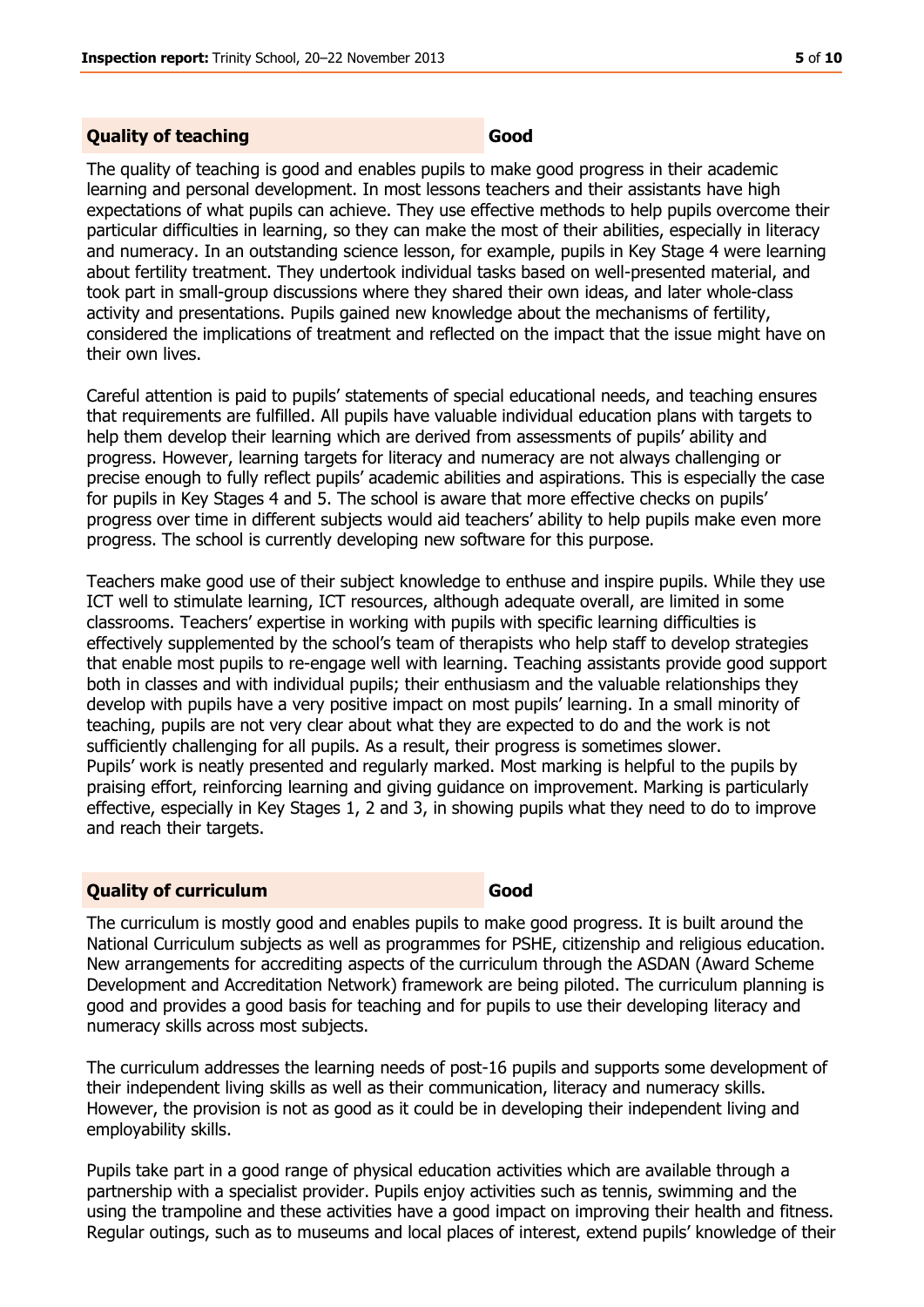locality and of aspects of the wider world. These are complemented by trips abroad, some of which involve a residential stay, helping them to cultivate new friendships and improve their ability and willingness to learn. Professionals from occupational, speech and language therapy services provide expert, helpful interventions for pupils as well as valuable advice to teachers and assistants. Appropriate advice about future options is provided for pupils through lessons, the annual reviews of their statements of special educational needs and visits from an independent careers adviser.

#### **Pupils' welfare, health and safety <b>Adequate**

The provision for pupils' welfare, health and safety is adequate and all regulations are met. Not all policies and procedures for pupils' welfare, health and safety are fully up to date. The school provides a safe and nurturing learning environment for its pupils and ensures that they are safe. Staff recruitment is carried out in a thorough and careful manner, and all the required checks are carried out to ensure the suitability of staff to work with young people. The required single central register is maintained correctly. All staff are trained in fire safety as well as first aid. Fire drills are routinely carried out in school and fire-fighting equipment is subject to regular inspection.

All staff members have received basic child protection training. The designated child protection officer has a very clear understanding of all safeguarding procedures and of the role of the designated officer and is booked to attend the required refresher and higher-level training very shortly. The school works very closely with the Local Safeguarding Children Board to ensure that that any child protection concerns are followed up in the appropriate manner.

A range of suitable policies and procedures, including those to prevent and address any bullying, are implemented. Pupils respond well to the way the school addresses any possible bullying through assemblies, the school council and anti-bullying days. Some pupils say although they had experienced bullying in previous settings, it does not occur at Trinity and that they are confident the staff would deal with any issues well. Pupils report that they feel safe in school and that they receive good support and guidance. Supervision in school is provided in a good-humoured manner, which pupils appreciate. Risk assessments, including those for visits outside school, are undertaken as required.

#### **Leadership and management Adequate**

The leadership and management of the school are adequate overall, but the checks to ensure that all policies and procedures for pupils' welfare, health and safety are fully up to date are not as rigorous and timely as they might be. However, leaders have ensured that teaching is good and that pupils are enabled to make good progress both in their academic and personal development and that all but one of the regulations for independent schools are met.

The school's approach to learning and personal development is strongly promoted by the school's proprietor and by the newly appointed headteacher. These views are shared and understood by all the school community and this has a positive impact on pupils' achievements. The headteacher has carefully evaluated the quality of teaching and accurately assessed the school's strengths and areas for development. The resulting development plan identifies appropriate areas for action to improve teaching and the curriculum so that all pupils can make the most of their time at the school. These include improving the tracking of individual pupils' achievements, sharpening learning targets and improving aspect of the provision for post-16 pupils.

The premises provide suitable learning facilities, including classrooms that are light and airy and are generally well resourced apart from some ICT resources. The premises and accommodation are maintained to a good standard but one of the regulations is not met in this standard because pupils do not have sole use of the toilets provided for them as required. All the required information for parents, carers and others is provided or made available through the school's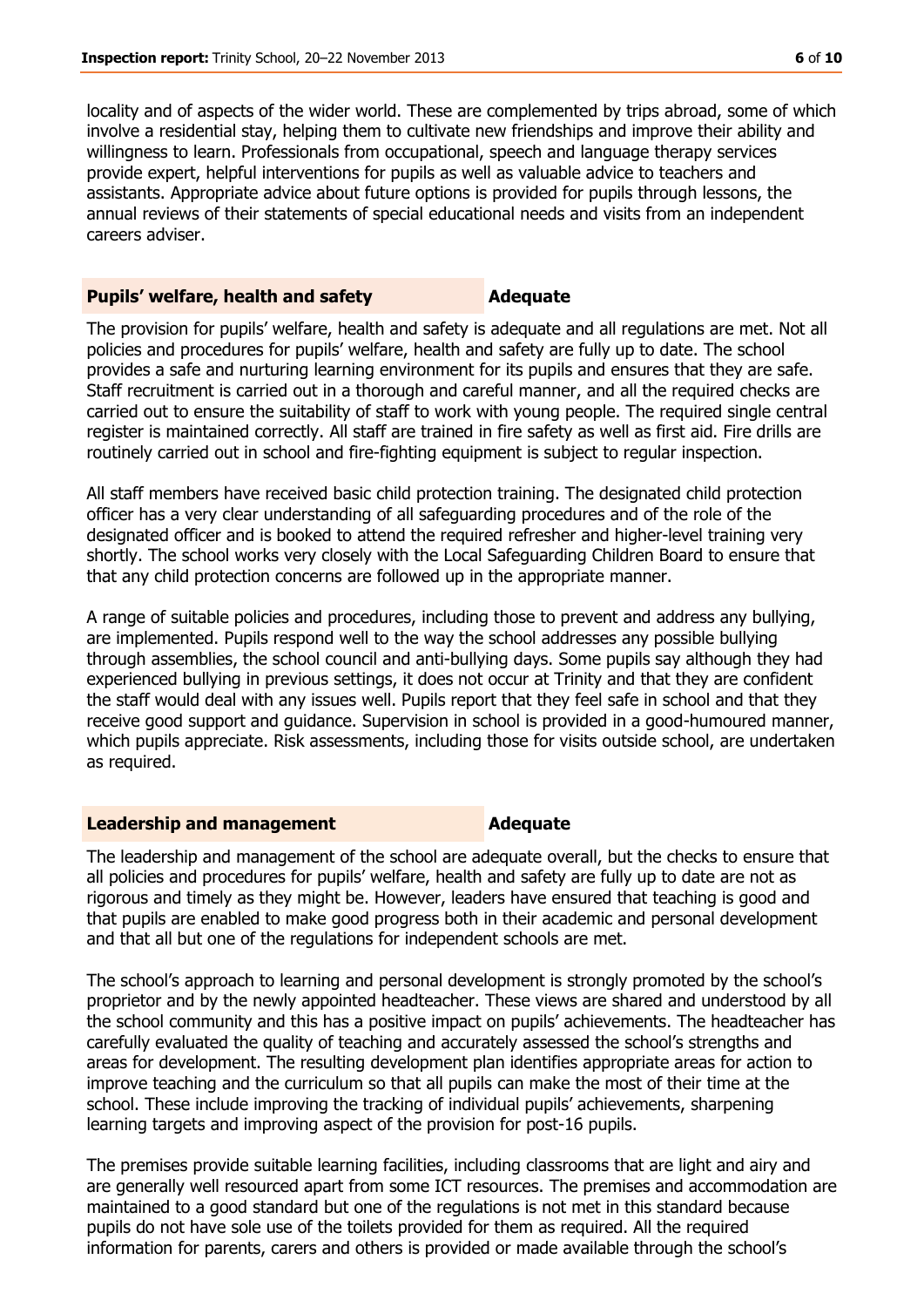website and the school brochure. The complaints procedure meets regulatory requirements and is correctly implemented.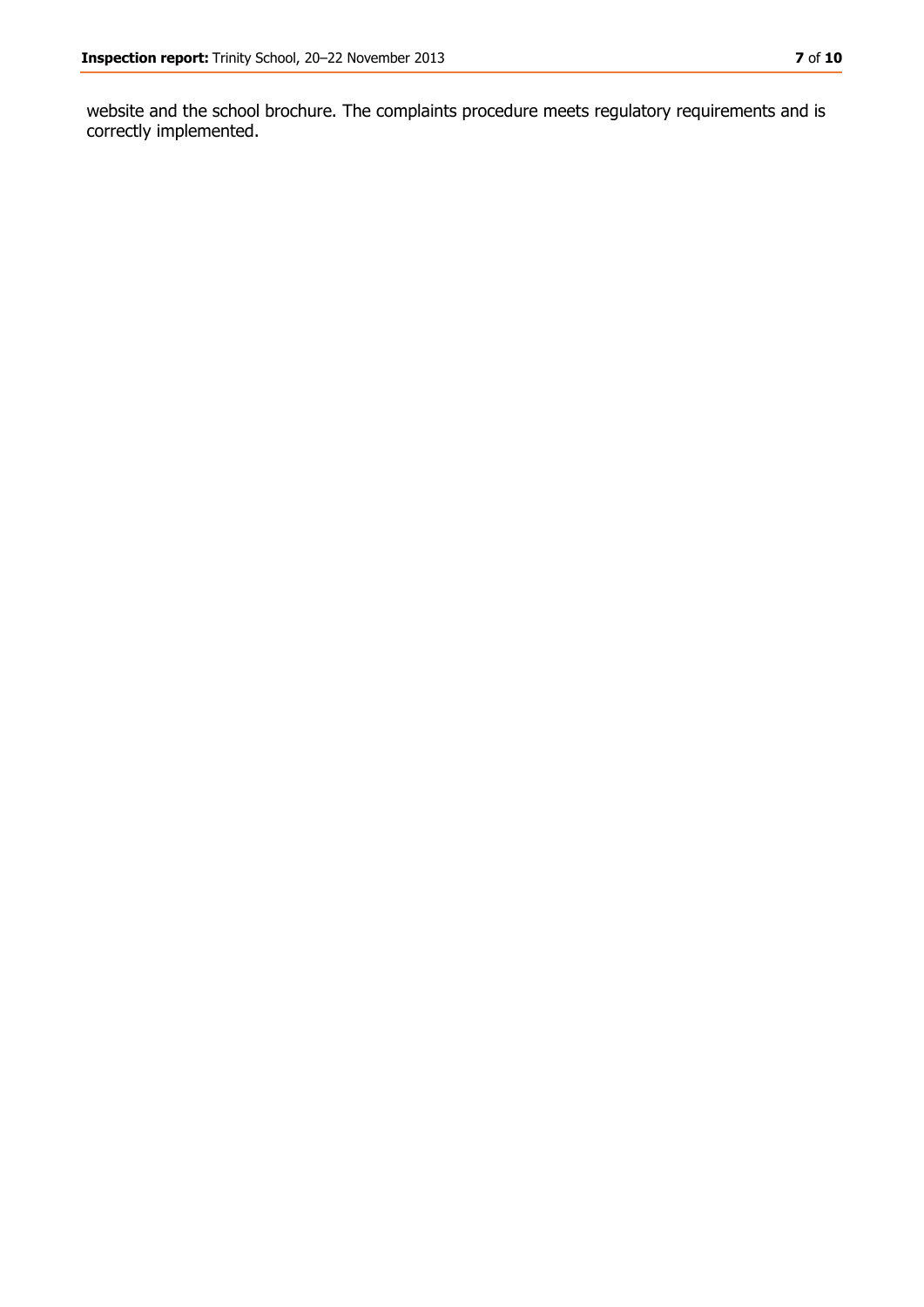## **What inspection judgements mean**

| <b>School</b> |                  |                                                                                                                |
|---------------|------------------|----------------------------------------------------------------------------------------------------------------|
| Grade         | <b>Judgement</b> | <b>Description</b>                                                                                             |
| Grade 1       | Outstanding      | A school which provides an exceptional quality of education and<br>significantly exceeds minimum requirements. |
| Grade 2       | Good             | A school which provides a high quality of education that exceeds<br>minimum requirements.                      |
| Grade 3       | Adequate         | A school which meets minimum requirements but needs to<br>improve the quality of education it provides.        |
| Grade 4       | Inadequate       | A school where minimum requirements are not met and/or the<br>quality of education has serious weaknesses.     |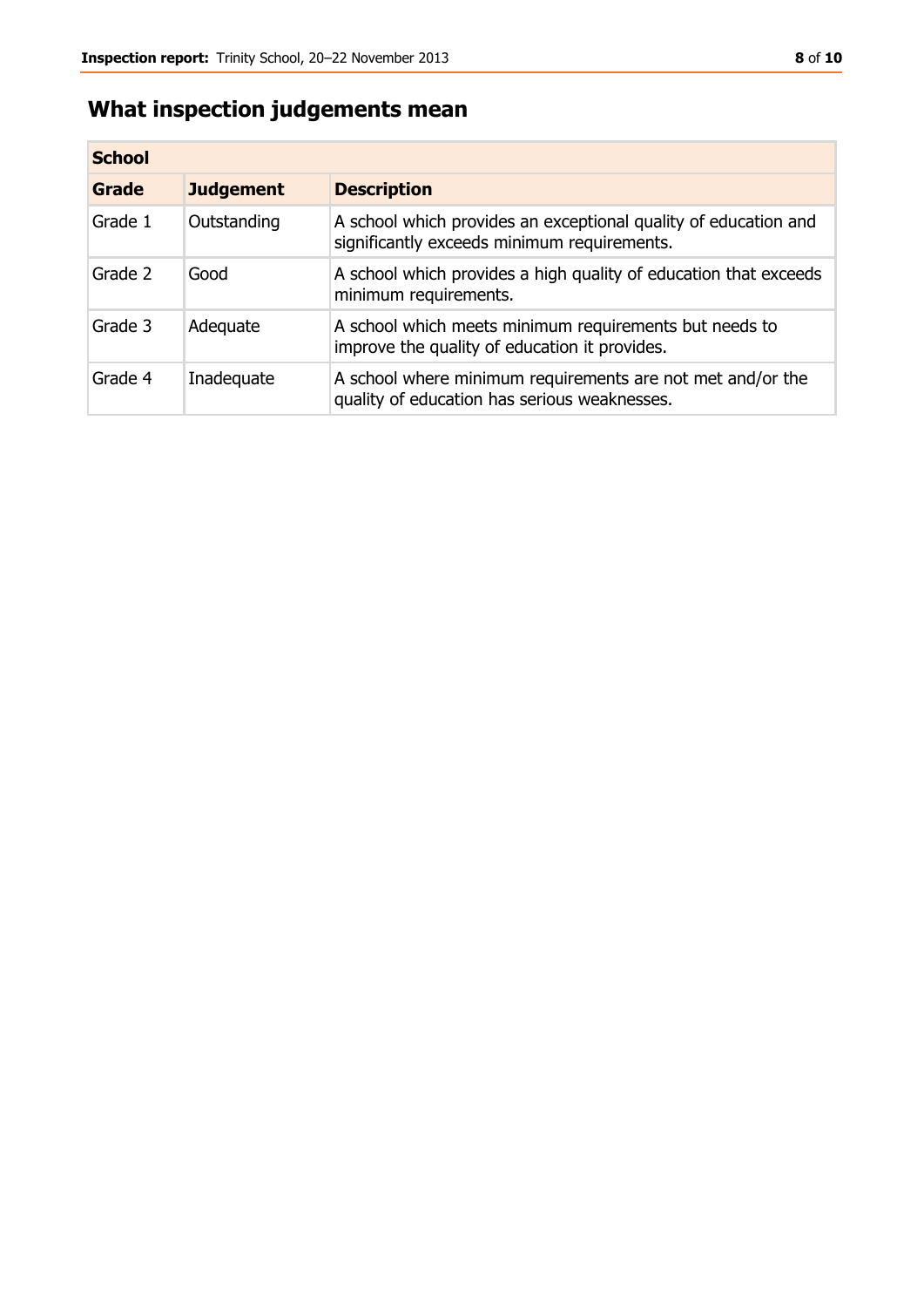## **School details**

| Unique reference number        | 132097   |
|--------------------------------|----------|
| <b>Inspection number</b>       | 422742   |
| <b>DfE</b> registration number | 887/6006 |

This inspection was carried out under section 162A of the Education Act 2002, as amended by schedule 8 of the Education Act 2005, the purpose of which is to advise the Secretary of State for Education about the school's suitability for continued registration as an independent school.

| <b>Type of school</b>                      | Special day school                  |
|--------------------------------------------|-------------------------------------|
| <b>School status</b>                       | Independent school                  |
| Age range of pupils                        | 6 to 18 years                       |
| <b>Gender of pupils</b>                    | Mixed                               |
| <b>Number of pupils on the school roll</b> | 64                                  |
| <b>Number of part time pupils</b>          | 0                                   |
| <b>Proprietor</b>                          | <b>Richard and Claire Dunn</b>      |
| <b>Chair</b>                               | <b>Richard and Claire Dunn</b>      |
| <b>Headteacher</b>                         | Elizabeth Furnell-Baines            |
| Date of previous school inspection         | 28 September 2010                   |
| <b>Annual fees (day pupils)</b>            | £18,500 to £26,056                  |
| <b>Telephone number</b>                    | 01634 812233                        |
| <b>Fax number</b>                          | 01634 812233                        |
| <b>Email address</b>                       | office@trinityschoolrochester.co.uk |